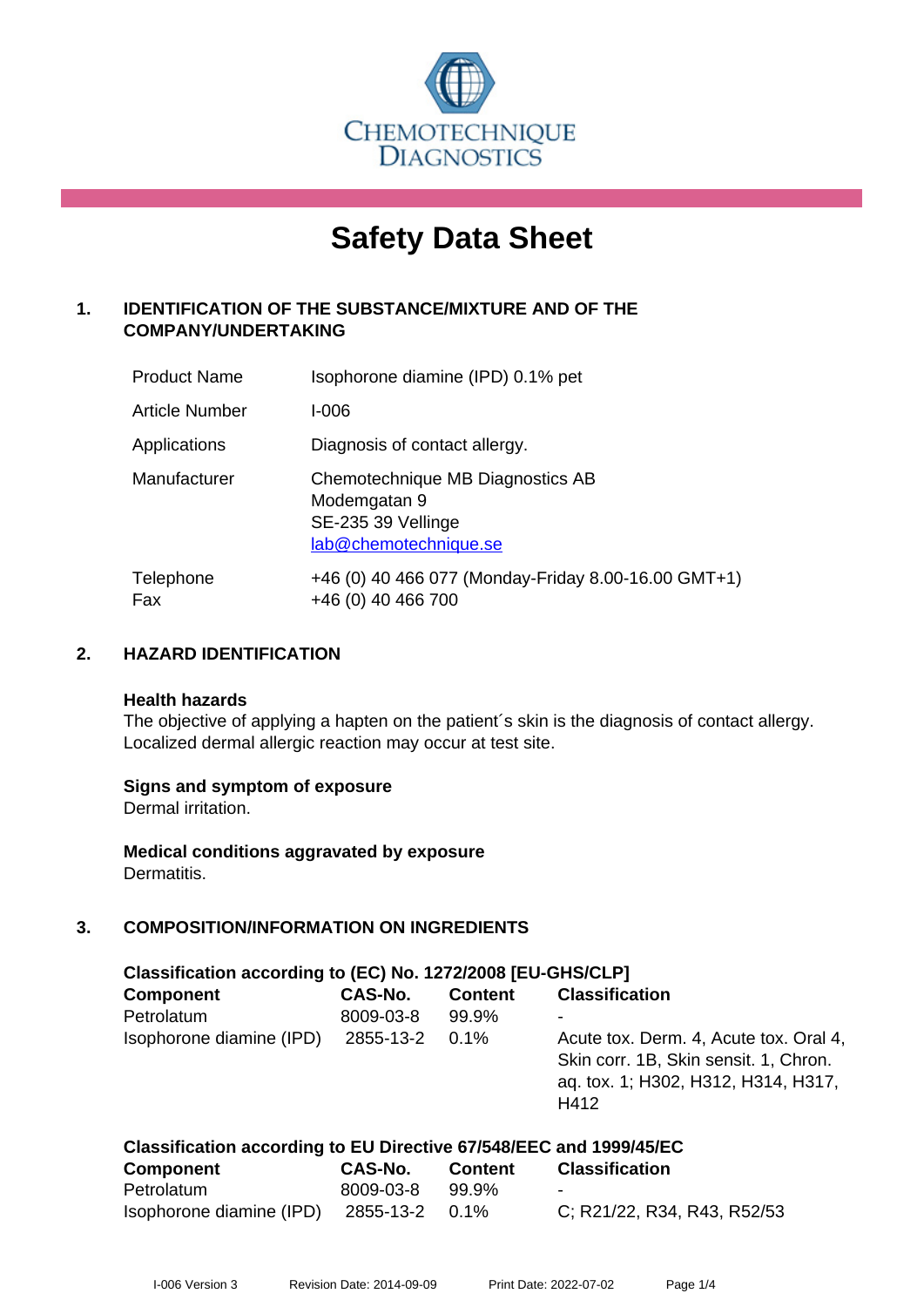#### **4. FIRST AID MEASURES**

**Emergency and first aid procedures**

Obtain medical attention.

#### **5. FIRE-FIGHTING MEASURES\***

#### **Suitable extinguish media**

CO2, powder or water spray. Fight larger fires with water spray or alcohol resistant foam.

# **For safety reasons unsuitable extinguishing agents**

Water with full jet.

# **Special protective equipment for fire-fighters** Wear self-contained respiratory protective device. Wear fully protective suit.

\*Data is shown for petrolatum only

#### **6. ACCIDENTAL RELEASES MEASURES**

**Steps to be taken if material is released or spilled** Contain and place in a closed container.

# **7. HANDLING AND STORAGE**

**Precautions to be taken in handling and storage** Store dark at 5-8°C. Avoid extended exposure to light. FOR EXTERNAL USE ONLY.

# **8. EXPOSURE CONTROLS/PERSONAL PROTECTION**

**Respiratory protection** Not required.

**Ventilation** Local exhaust.

**Protective gloves** Disposal gloves.

# **Eye protection**

Not required with normal use.

#### **Work/Hygienic practices**

Wash hands after each use.

#### **9. PHYSICAL AND CHEMICAL PROPERTIES**

Odour **Odourless** 

Appearance Ivory White Semi-solid

Melting point\* 50-55° C

Boiling point\* No data available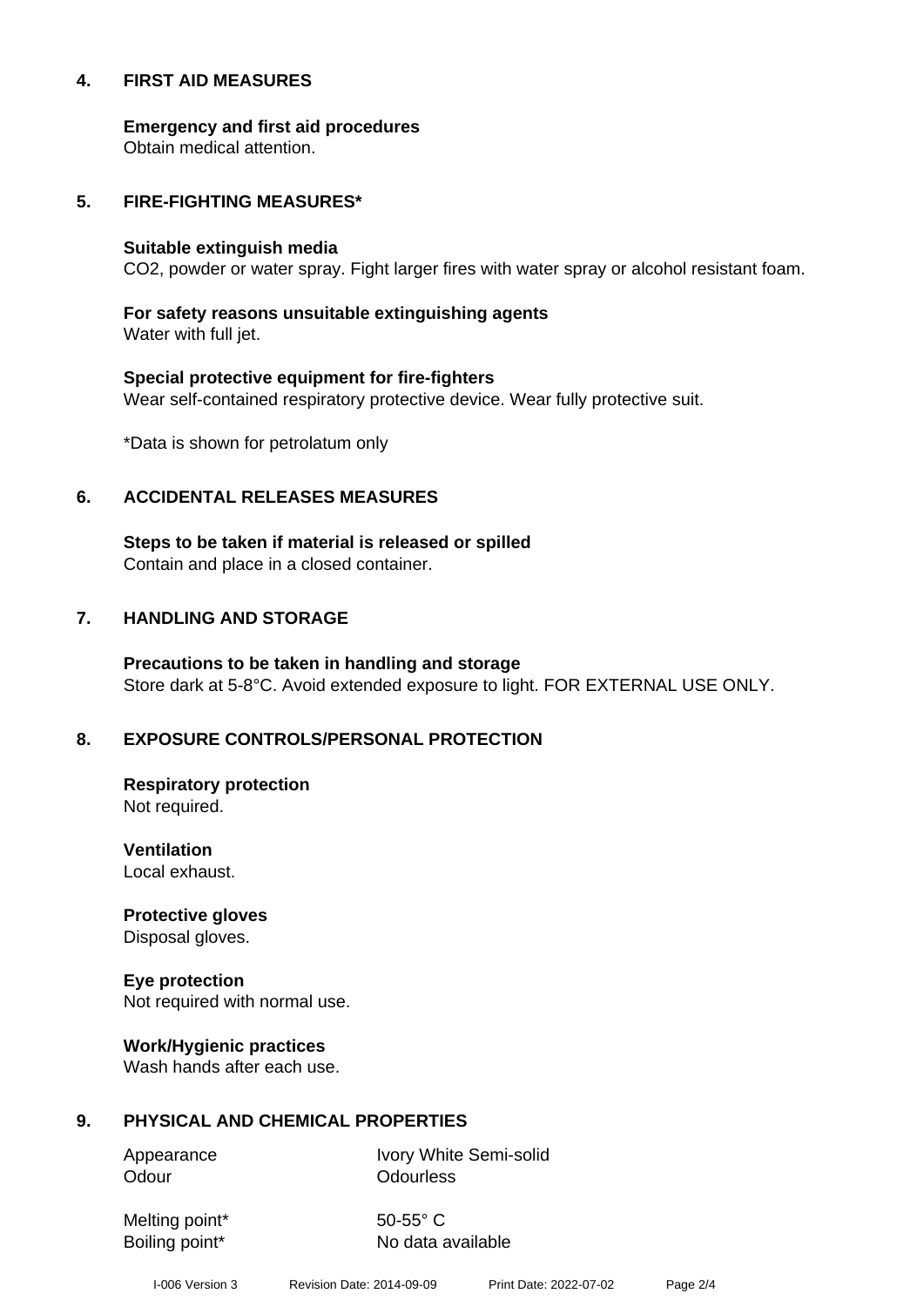Flash point\*  $>100^{\circ}$ C Density\* No data available. Solubility in/Miscibility with Water\*

Self ignition\* Product does not self ignite. Danger of explosion\* Product does not present an explosion hazard. Insoluble

\*Data is shown for petrolatum only

# **10. STABILITY AND REACTIVITY**

#### **Incompability**

May react with strong oxidizing agents.

#### **Stability**

Stable at recommended storage conditions.

#### **Hazardous byproducts**

Combustion may generate CO, CO2 and other oxides.

#### **Hazardous polymerization**

Will not occur.

#### **11. TOXICOLOGICAL INFORMATION**

No data available.

#### **12. ECOLOGICAL INFORMATION**

No data available.

# **13. DISPOSAL CONSIDERATIONS**

#### **Waste disposal method**

Comply with federal, state/provincial and local regulation.

#### **14. TRANSPORT INFORMATION**

Not dangerous goods.

#### **15. REGULATORY INFORMATION**

The classification is according to the latest editions of the EU lists, and extended by company and literature data.

#### **16. OTHER INFORMATION**

#### **Text of H-statements and R-phrases mentioned in Section 3**

| Acute tox. Derm. 4                 |                           | Acute toxicity, Dermal (Category 4)                               |            |
|------------------------------------|---------------------------|-------------------------------------------------------------------|------------|
| Acute tox. Oral 4<br>Skin corr. 1B |                           | Acute toxicity, Oral (Category 4)<br>Skin corrosion (Category 1B) |            |
|                                    |                           |                                                                   |            |
| I-006 Version 3                    | Revision Date: 2014-09-09 | Print Date: 2022-07-02                                            | Page $3/4$ |